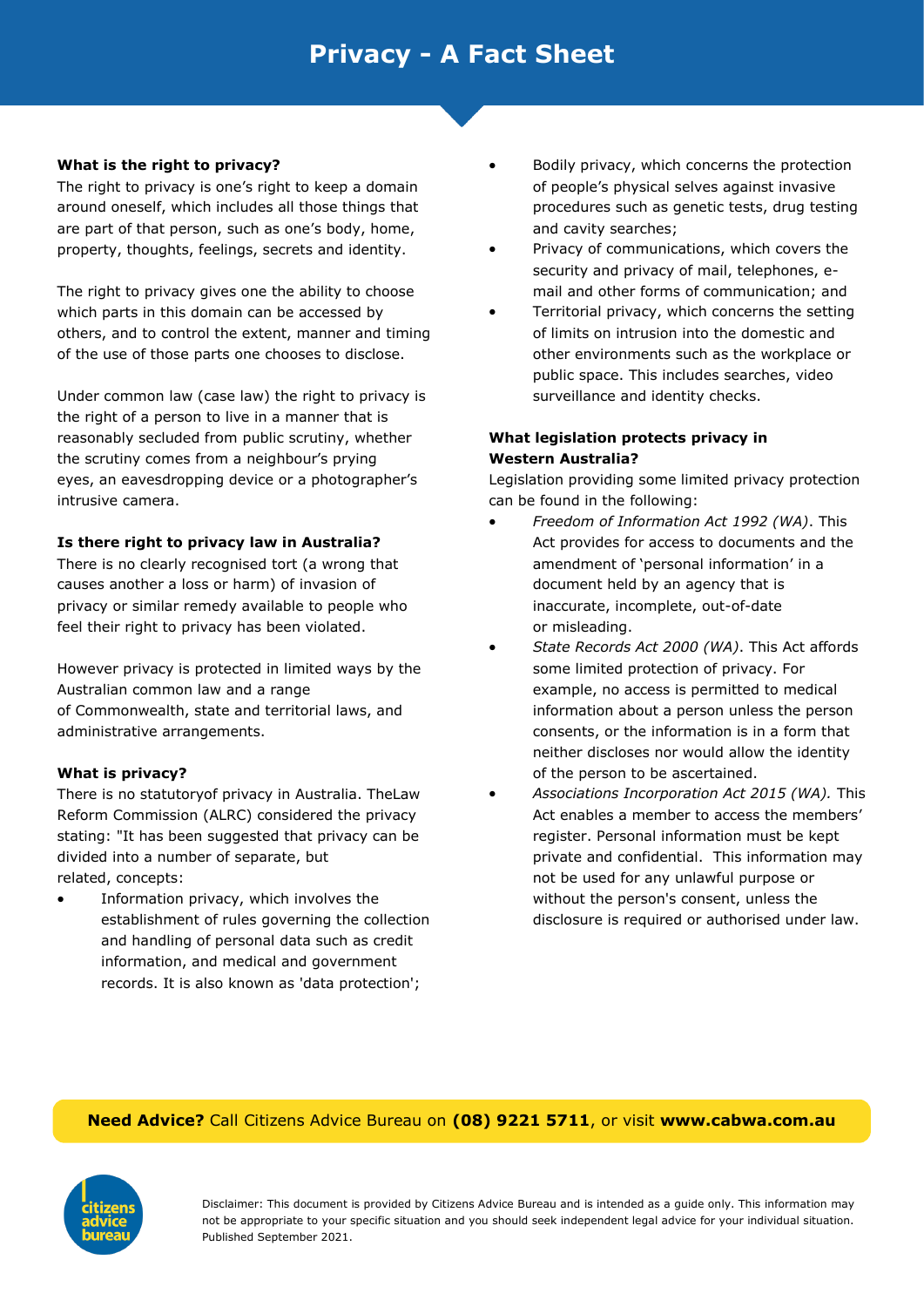- *Surveillance Devices Act 1998 (WA).* In WA, it is against the law to use a device to record or monitor the private conversation of another without their consent. It is also against the law to use a device to film or observe a private activity without consent of the participants of that activity. These laws apply regardless of whether or not you are a part of the conversation or activity. In WA it is illegal to publish a conversation or activity that has been secretly recorded with a device or to send that recording to others without the consent of all parties involved in the conversation or activity.
- • *Telecommunications (Interception and Access) Western Australia Act 1996 (WA).*

# **What if my personal information has been mishandled by a government department or agency?**

The Privacy Commissioner withinof the Australian Information Commissioner deals with complaints about the handling of your personal information by Commonwealth, ACT and Norfolk Island government agencies, and private sector organisations covered by the *Privacy Act 1988 (Cth).* 

### **What is covered by the** *Privacy Act 1988 (Cth)***?**

The *Privacy Act 1988 (Cth)* sets out how your personal information is handled - its collection, usage, storage and disclosure.

### **How can I make a complaint under the** *Privacy Act 1988 (Cth)***?**

You can make a privacy complaint online or by writing to the Office of the Australian Information Commissioner.

# **How can I check personal information held by federal, state or local government agencies and apply for changes to inaccurate personal information they retain?**

Under the *Freedom of Information Act 1992 (WA)* and the *Freedom of Information Act 1982 (Cth)* you have rights to look at files from government departments or agencies. You can also check if the records about you are accurate, and apply for amendments of inaccurate information.

### **How do I access those documents?**

You need to identify which documents you want and give as much information as you can about the documents you require or of the information you want to change. Contact the department's or agency's Freedom of Information officer directly if they have one. Some will have their own freedom of information (FOI) application forms, for others a letter will do.

### **Are there any documents I cannot obtain?**

Yes. The Acts identify certain types of documents which you may not be able to see (called exempt documents) and the Act sets out reasons why you may not be given access.

### **What can I do if I am not happy about a freedom of information response?**

If you are not happy with the decision at internal review you can lodge a complaint with the WA Information Commissioner (if your complaint is about a state agency) or Australian Information Commissioner for complaints about Commonwealth agencies.

### **Is there telecommunication privacy?**

Yes, the *Telecommunications (Interception and Access) Amendment (Data Retention) Act 2015*  provides this protection.

# **Need Advice?** Call Citizens Advice Bureau on **(08) 9221 5711**, or visit **www.cabwa.com.au**

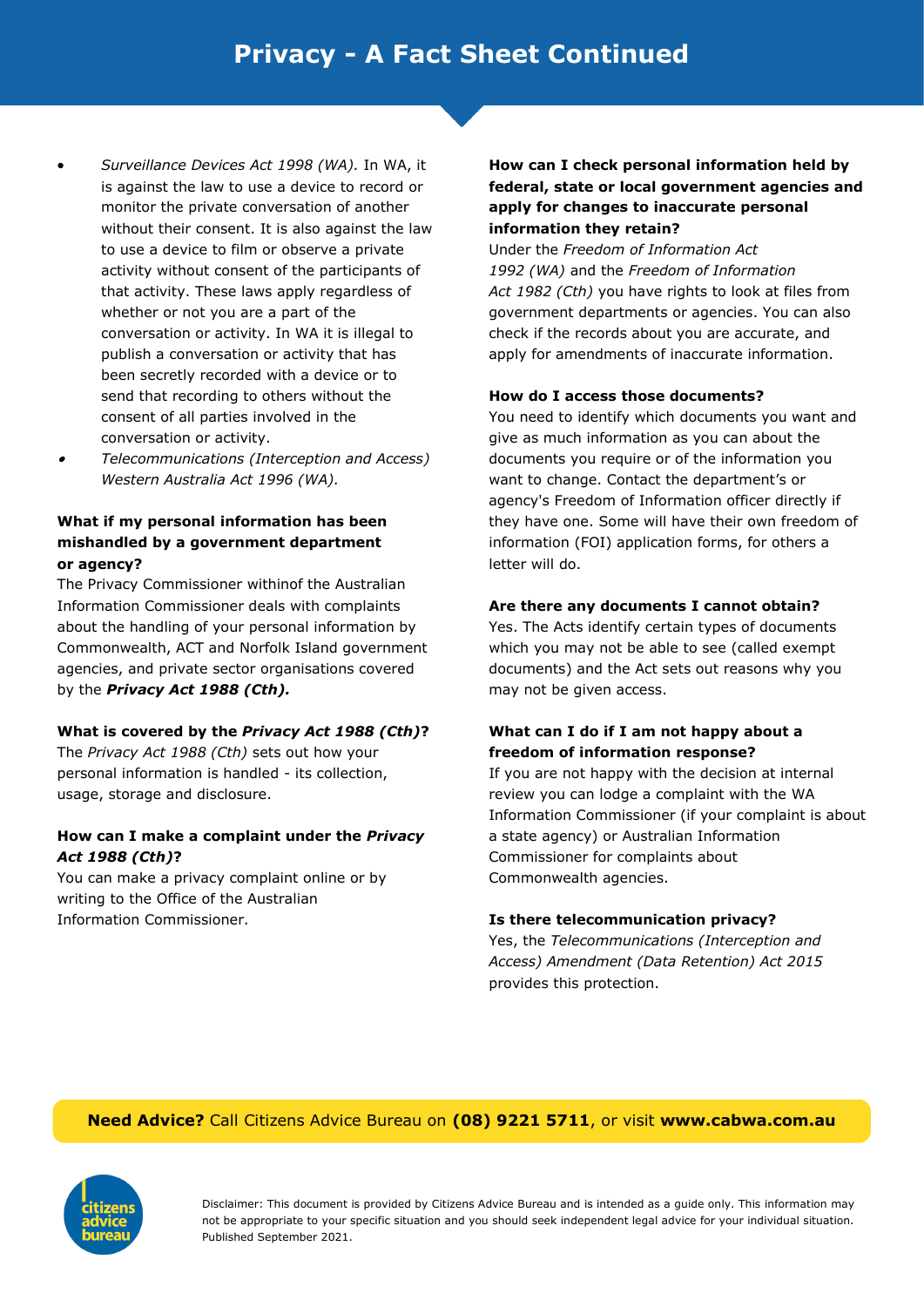The Act requires telecommunication service providers to retain for two years telecommunications data (not content) as prescribed and:

- It provides for a review by the Parliamentary Joint Committee on Intelligence and Security of the mandatory data retention scheme no more than three years after the end of its implementation phase;
- It limits the range of agencies that are able to access telecommunications data and stored communications;
- It provides for record-keeping and reporting the use of, and access to, telecommunications data; and
- It requires the Commonwealth Ombudsman to inspect and oversight these records for compliance and the *Telecommunications Act 1997 (Cth)* enables consequential amendments to be made.

# **Can I do something if I see a picture of myself being used online without my permission?**

There are no specific laws within Australia preventing someone taking your photo or video in a public place and then posting it online. You can ask the person who is distributing your photo to take it down. For example, if you find a photo of yourself on a social networking site such as Facebook, you can ask the person who posted the picture to remove it. You can write directly to the social networking site or network administrator asking them to remove the post, image or video.

# **Useful contacts:**

Facebook: https://www.facebook.com/ help/181495968648557/ Twitter: https://support.twitter.com/ articles/20069937# YouTube: https://support.google.com/youtube/ answer/142443 Instagram: https:// help.instagram.com/192435014247952

# **What if sexualised photographs of myself are posted online?**

Sometimes people consent to having sexualised pictures taken but not to have the pictures distributed, for example, putting them on Facebook. If someone has distributed sexualised pictures of you without your consent there are a number of things you can do. You can ask the person and other recipients to remove the pictures. You can also ask the website administrator to remove the images. It may be appropriate to report the incident to your local police or Crime Stoppers WA on 1800 333 000 if you think a crime may have been committed.

Use the **eSafety Commissioner's** website to report the sharing of intimate images without your consent. At the same website you can get information about support and where to get legal advice.

# **What if my image is used for advertising purposes?**

The Australian Consumer Law prevents a company publishing an image or video of you promoting something without your permission. If someone wants your permission to publish your image for this purpose, you will usually be asked to sign a waiver.

# **What if an image of me doing something private is taken or used?**

If the image is of someone under the age of 16 and someone has taken a nude photo or video of that person, or a photo or video of that person doing something sexual this can be considered a crime.

It is a crime to involve children under 16 in creating sexual photos or videos and it is also a crime to create or publish these photos or videos or send them to others.

# **Need Advice?** Call Citizens Advice Bureau on **(08) 9221 5711**, or visit **www.cabwa.com.au**

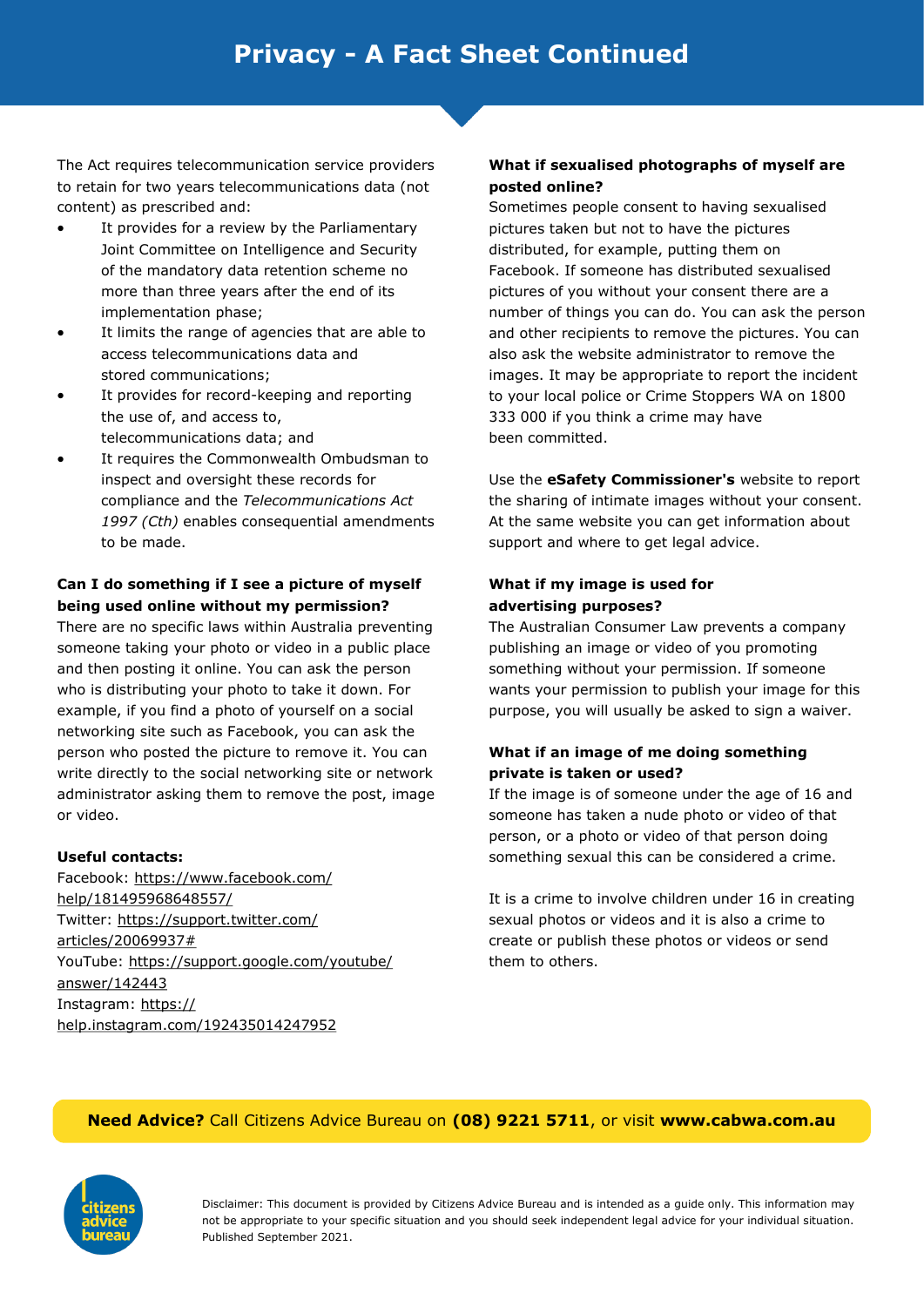# **Privacy - A Fact Sheet Continued**

It is also a crime to use the internet to record someone or share images or videos of that person without their permission if the material shared would be regarded as harassing or offensive. Publishing an image of someone doing something private could also be considered defamation.

### **What is identity theft?**

Identity theft is an act to produce, supply or obtain data or a device (such as a mobile phone or computer) with the intention of using another person's information as your own. This is an offence.

### **What if someone reveals secret information about myself?**

If you have provided information to someone and it is obvious that the information is to be kept a secret as it is of confidential nature, a breach of this may result in an offence for which you will have remedies.

### **If I am a victim of family violence is there any protection of my privacy?**

Under the *Restraining Order Act 1997 (WA)* some behaviour which constitutes family violence and provides grounds for an application for a violence restraining order includes:

- Stalking or cyber-stalking a family member;
- Distributing or publishing, or threatening to Distribute or publish, intimate personal images of a family member; and
- Causing a child to be exposed to the type of behaviour referred to above.

**Note:** A person who procures another person to commit family violence is taken to have also committed family violence.

### **Some examples which illustrate that there is no right to privacy law in Australia:**

# **Trespass**

There are no laws preventing an individual taking your photo in a public place and posting it online. There are also no laws preventing an individual from taking photos of you on your private property as long as they have not entered your property without your permission.

In Australia, the law of trespass prevents people from entering your property without your permission. So if someone has taken a photo of you while on your property, you may be able to take legal action against them for trespass (not invasion of privacy) to prevent the photos from being used or published.

### **Harassment**

It is a crime to use the internet to record someone or share images or videos of that person without their permission if the material shared would be regarded as harassing or offensive.

### **Defamation**

Revealing or publishing information about you to another person or a group of people, and if that information is information that would cause others to think less of you, it may be considered defamatory and there are legal remedies available.

### **Stalking**

Repeatedly contacting, following or watching someone with the intention of causing the person physical or mental harm or fear is stalking. It is also stalking to do something with the intention of preventing the other person from doing something or making them do something.

### **Surveillance camera (installing CCTV) of your neighbour**

If your neighbour has a surveillance camera pointed at your house and you are worried about your privacy, there is no right to privacy remedy. Surveillance cameras operated by individuals are not covered by the *Privacy Act 1988 (Cth),* but police may be able to help you for very serious matters.

# **Need Advice?** Call Citizens Advice Bureau on **(08) 9221 5711**, or visit **www.cabwa.com.au**